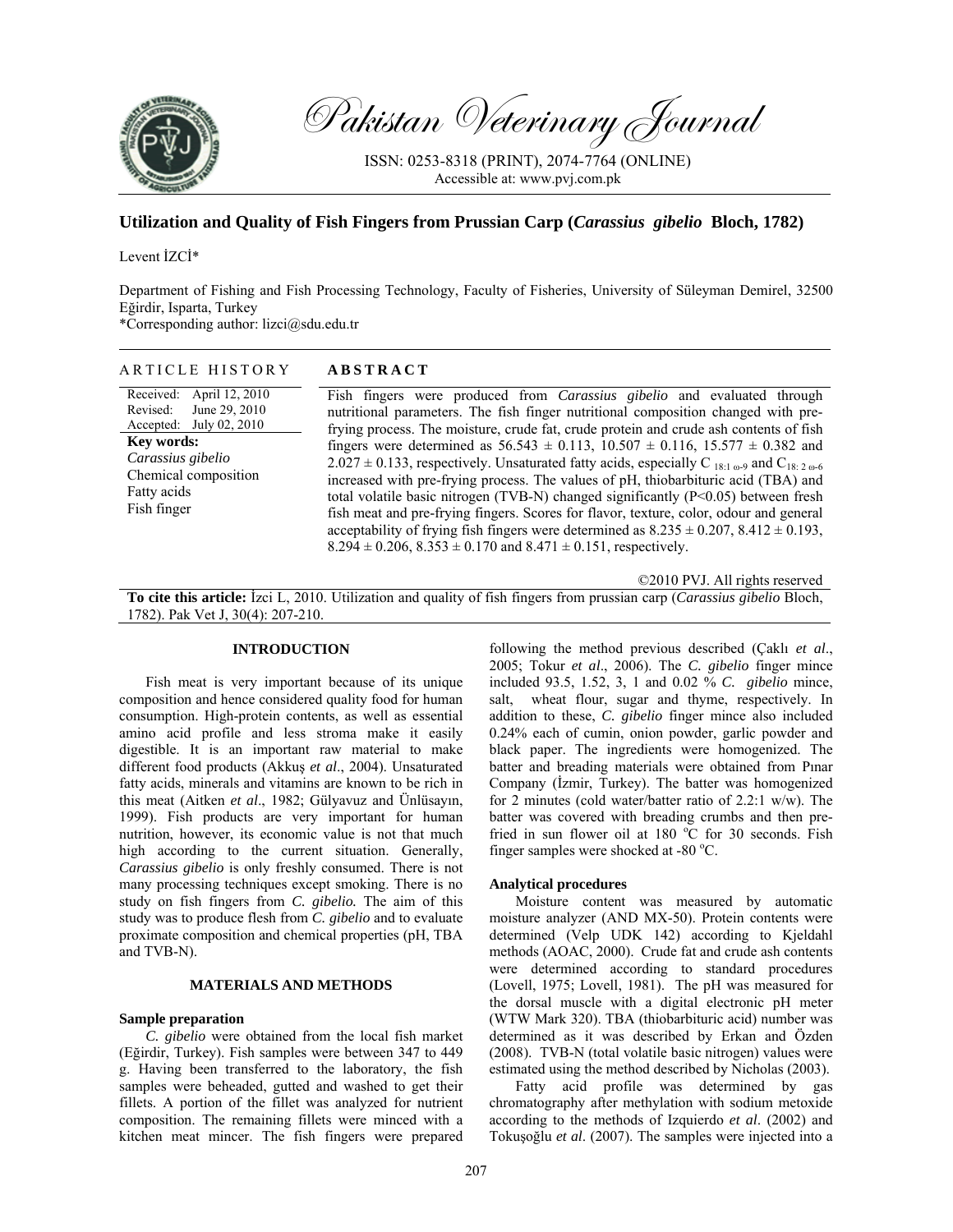gas chromatography (QP 5050 GC/MS) fitted with a capillary column Cp WAX 52 (CB50m x 0.32 mm x 1.2 µm). The temperatures of the injection port and detector were 240 and 250 °C, respectively. The oven temperature was 175 °C for 27 min running time, followed by an increase to 215 °C at a rate of 4°C/min and 5 min at 215 °C followed by an increase to 240 °C at a rate of 4°C/min and 15 min at 240 °C. The carrier gas was helium (10 psi). The identification of peaks was performed by comparison of their retention times with those of pure standard compounds (Sigma, St.Luis, MO, USA) which was based on heptadecanoic acid methyl ester as internal standard.

# **Sensory analysis**

Sensory analysis was done as described by Tokur *et al*. (2006). One day later, shock-frozen samples were fried in sunflower oil at 180°C for 2.5 min and presented to the panelists for their evaluation. Sensory analyses were assessed according to the flavor, texture, color, odour and general acceptability on a 1-9 point hedonic scale. Fifteen trained panelists judged the flavor, texture, color, odour and general acceptability of the fish finger samples. Panelist scored these parameters using a nine-point hedonic scale with a value of 0 corresponded to lowest and a value of 9 to the highest intensity for each parameter.

#### **Statistical analysis**

Every parameter was measured in triplicate for each sample. Statistical analyses were performed using SPSS v.9.0 for Windows. Analysis of variance (ANOVA) was used and statistical significance was set at P< 0.05 (Özdamar, 2001).

### **RESULTS**

Results of these studies on nutrient components are given in Table 1. According to these findings; moisture and crude protein decreased but crude fat and crude ash contents increased in pre-fried fish finger samples. Table 2 shows pH, TBA and TVB-N values of raw fish samples, fresh fish finger and pre-fried fish finger samples. The pH value was found as 6.148±0.006 in raw fish and it increased significantly (P<0.05) following frying process.

The TBA value showed significant increase whereas TVB-N values decreased significantly (P<0.05) following frying process. Fatty acid contents in samples indicated some changes with pre-frying process (Table 3).  $C_{16:0}$ among saturated fatty acids and  $C_{16:1}$ ,  $C_{18:1\omega}$ -9 and C  $_{18:2\omega}$ -6 among unsaturated fatty acids had the highest percentage. The results of sensory analysis were determined for flavor, texture, color, odour and general acceptability as  $8.235 \pm 0.207$ ,  $8.412 \pm 0.193$ ,  $8.294 \pm 0.206$ ,  $8.353 \pm 0.206$ 0.170 and  $8.471 \pm 0.151$ , respectively. According to the scores of sensory analysis, it was concluded that the panelists liked *C. gibelio* fish fingers.

# **DISCUSSION**

In the present study, according to analysis results, there were statically significant differences  $(P<0.05)$ between raw fish and pre-fried samples for moisture, crude fat, protein and ash. Of these, moisture and crude protein contents decreased while crude fat and ash increased significantly. Ünlüsayın *et al*. (2002) reported nutrient contents of *Carassius auratus* (raw flesh) as moisture, crude fat, protein and ash for male and famale *C. auratus* to be  $77.40 \pm 1.32 - 75.58 \pm 0.34$ ,  $2.48 \pm 0.65$ - $4.29 \pm 0.22$ ,  $17.34 \pm 1.72 - 16.69 \pm 1.01$  and  $1.29 \pm 0.17$ - $2.11 \pm 0.14$  %, respectively. These results are almost parallel to our results.

The effects of different processing methods on proximate composition and mineral contents of *Atherina mochon* were determined by El-Sahn *et al.* (1990). Fried fish had a higher level of fat than raw fish, mainly due to the absorption of fat by the processed product. Result of the studies with fish ball of *A. mochon* (El-Sahn *et al*., 1990) and pre-frying fish finger from *Merlangius merlangus* and *Sander lucioperca* (Çaklı *et al*., 2005) were similar to the results of present study. The moisture ratio in pre-frying fish finger decreased with pre-frying processing as reported by Çaklı *et al*. (2005). The findings of the present study were in concordance with those reported by Tokur *et al*. (2006). They reported chemical composition of mirror carp finger from unwashed mince to be 68.50, 15.5 and 2.20 % moisture, crude protein and crude ash, respectively.

| Table 1: Some nutrient components of fresh and pre-fried fish finger samples (%) prepared from C. gibelio |  |  |
|-----------------------------------------------------------------------------------------------------------|--|--|
|                                                                                                           |  |  |

| Samples | Moisture                        | <b>Crude Fat</b>          | <b>Crude Protein</b>                                  | Crude Ash                    |
|---------|---------------------------------|---------------------------|-------------------------------------------------------|------------------------------|
| K       | $76.243 \pm 0.392^{\text{a}}$   | $4.627 \pm 0.323^{\circ}$ | $17.997 \pm 0.338^{\text{a}}$                         | $0.933 \pm 0.029^{\circ}$    |
| FF      | $64.287 \pm 0.318^{\circ}$      | $4.173 \pm 0.055^{\circ}$ | $17.437 \pm 0.437^{\circ}$                            | $1.967 \pm 0.103^{\circ}$    |
| PF      | 56 543 $\pm$ 0 113 <sup>°</sup> | $10.507 \pm 0.116^a$      | $15.577 \pm 0.382^{\circ}$                            | $2.027 \pm 0.133^{\text{a}}$ |
|         |                                 |                           | $\cdots$ $\cdots$ $\cdots$ $\cdots$ $\cdots$ $\cdots$ |                              |

Values (means  $\pm$  SE) bearing different letters in a column differ significantly (P<0.05). K: Raw fish samples, FF: Fresh fish finger, PF: Pre-fried fish finger.

**Table 2: The pH, TBA and TVB-N values of raw fish samples, fresh fish finger and pre-fried fish finger** 

| Samples | рH                           | TBA $(\mu gMDA/g)$        | $TVB-N$ (mg/100g)          |
|---------|------------------------------|---------------------------|----------------------------|
| K       | $6.148 \pm 0.006^{\circ}$    | $0.193 \pm 0.033^{\circ}$ | $14.371 \pm 0.146^{\circ}$ |
| FF      | $6.269 \pm 0.006^{\circ}$    | $0.700 \pm 0.046^{\circ}$ | $12.942 \pm 0.444^{\circ}$ |
| РF      | $6.279 \pm 0.003^{\text{a}}$ | $0.337 \pm 0.018^{\circ}$ | $12.690 \pm 0.222^{\circ}$ |

Values (means  $\pm$  SE) bearing different letters in a column differ significantly (P<0.05).

K: Raw fish samples, FF: Fresh fish finger, PF: Pre-fried fish finger.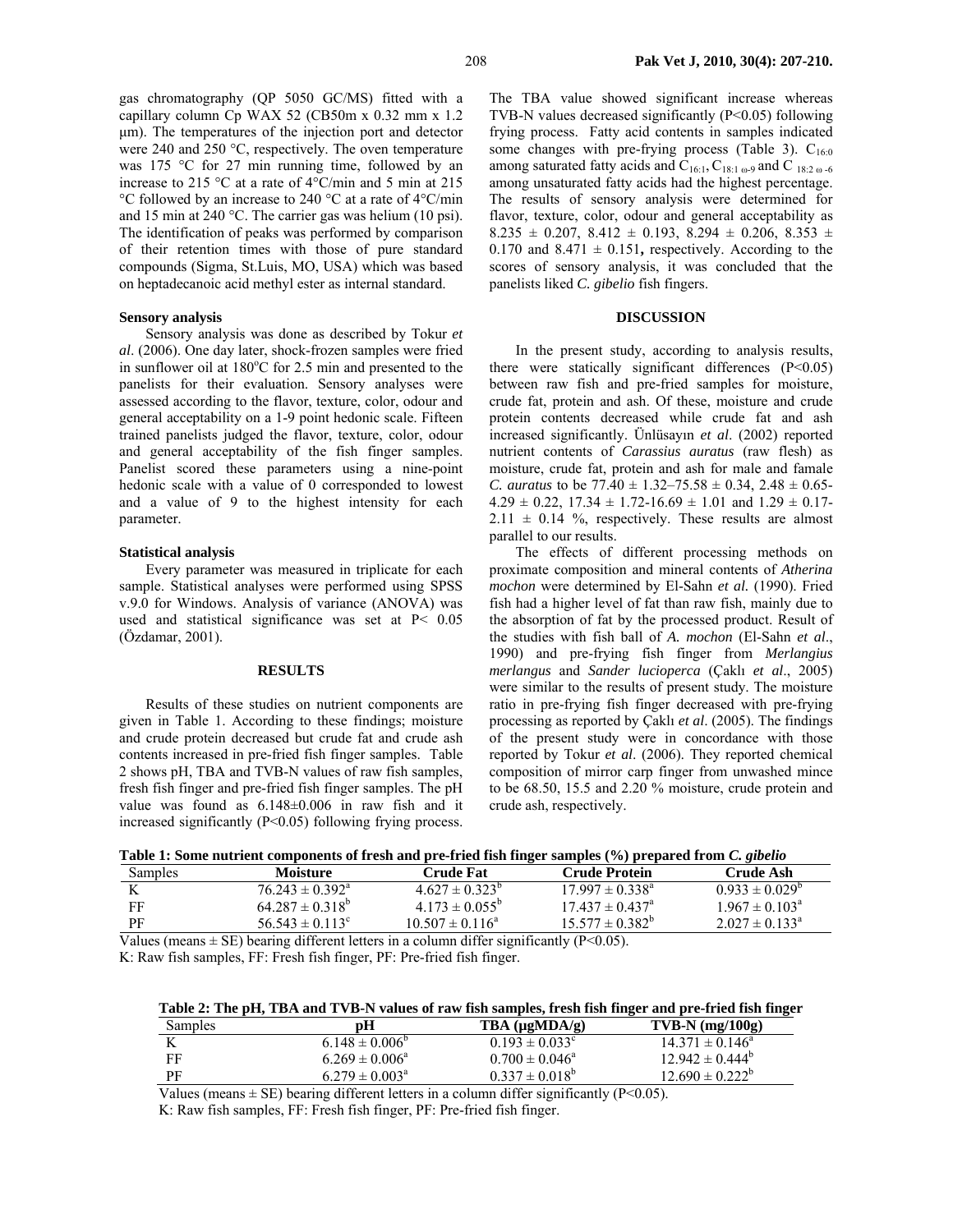| <b>Fatty acids</b>          | K                              | FF                         | PF                             |
|-----------------------------|--------------------------------|----------------------------|--------------------------------|
| $C_{14:0}$                  | $1.743 \pm 0.136^a$            | $1.393 \pm 0.278^{\circ}$  |                                |
| $C_{15:0}$                  | $0.980 \pm 0.104^a$            | $0.987 \pm 0.110^a$        |                                |
| $C_{16:0}$                  | $21.343 \pm 0.305^a$           | $22.660 \pm 1.960^a$       | $11.403 \pm 0.127^b$           |
| $C_{16:1}$                  | $7.487 \pm 0.540^a$            | $6.203 \pm 0.417^b$        | $1.920 \pm 0.079$ <sup>c</sup> |
| $C_{17:0}$                  | $0.817 \pm 0.202^{\text{a}}$   | $0.867 \pm 0.137^{\circ}$  |                                |
| $C_{18:0}$                  | $1.237 \pm 0.125^{ab}$         | $4.883 \pm 0.713^a$        | $3.940 \pm 0.104^b$            |
| $C_{18:1\omega-9}$          | $27.107 \pm 0.450^b$           | $21.953 \pm 0.926^{\circ}$ | $33.023 \pm 0.378^a$           |
| $C_{18:1\omega-7}$          | $4.423 \pm 0.310^a$            | $3.800 \pm 0.271^b$        | $1.830 \pm 0.131^c$            |
| $C_{18:2\omega-6}$          | $7.913 \pm 0.911$ <sup>c</sup> | $13.910 \pm 0.375^b$       | $46.760 \pm 0.269^{\circ}$     |
| $C_{18:3 \text{ }\omega-6}$ | $1.863 \pm 0.071^{\circ}$      | $1.857 \pm 0.280^a$        | $0.617 \pm 0.021^b$            |
| $C_{20:0}$                  | $0.363 \pm 0.051^{\circ}$      | $0.390 \pm 0.145^{\circ}$  |                                |
| $C_{20:4 \text{ }\omega-6}$ | $4.840 \pm 0.675^{\circ}$      | $5.250 \pm 0.835^a$        |                                |
| $C_{20:5 \omega-3}$         | $4.743 \pm 0.298^a$            | $4.917 \pm 0.640^a$        |                                |
| $C_{22:50-3}$               | $0.870 \pm 0.207$              |                            |                                |
| $C_{22:6 \t{.}69-3}$        | $1.827 \pm 0.302^b$            | $3.307 \pm 0.943^{\circ}$  |                                |

**Table 3: The changes in the fatty acid contents (%) of raw fish samples, raw fish finger and prefried fish finger** 

Values (means  $\pm$  SE) bearing different letters in a column differ significantly (P<0.05).

K: Raw fish samples, FF: Fresh fish finger, PF: Pre-fried fish finger; - : Not detected

In the present study, fish fatty acids decreased significantly (P<0.05) due to C 16:0, C 16:1, C<sub>18:1  $_{\text{o-7}}$ </sub> and  $C_{18:3}$  <sub>ω-6</sub>. Meanwhile in pre-fried samples with sunflower oil, there was a significant (P<0.05) increase in amount of unsaturated fatty acids i.e., C<sub>18:1 ω-9</sub> and C<sub>18:2 ω-6</sub>. Tokur *et al*. (2006) reported higher quantity of  $C_{18:2}$   $_{\omega$ -6 for unwashed mince finger (UWF) and washed mince finger (WF) than the other fatty acids. Our findings are similar to these findings. The meat quality parameters viz., pH, TBA and TVB-N were found to be  $6.279 \pm 0.003$ ,  $0.337 \pm 0.003$ 0.018 and  $12.690 \pm 0.222$ , respectively with significant (P<0.05) differences between the initial pH values. The pH value in the UWF samples has been reported to be 6.80 (Tokur *et al*., 2006). However, our pH value remained as 6.279±0.003 in PF samples. The TBA value is widely used as an indicator of the degree of lipid oxidation. TBA values between K and PF were determined as statistical significant (P<0.05) (Table 2). According to Tokur *et al*. (2006), initially, TBA values of both UWF and WF were  $0.16 \pm 0.01$  and  $0.20 \pm 0.02$  mg MDA/kg, respectively. Yanar and Fenercioğlu (1999) made minced fish meat from carp, TBA values at first and at the end of six months storage  $(-18 \degree C)$  were found to be 0.6 and 2.2 mg MDA/kg, respectively. Whiting (*Merlangius merlangus euxinus*) fishball with three different methods was done. The TBA value determine initially was 0.20 mg MDA/Kg whereas at the end of 15 days storage it was 1.22 mg MDA/Kg in pre-cooked fishball (Boran and Köse, 2007). These results are almost parallel to our results. The sensory scores of fish fingers obtained from *C. gibelio* in the present study revealed that panelists liked fish fingers in terms of flavor, texture, color, odour and general acceptability. Çaklı *et al*. (2005) made fish fingers from *S. pilchardus*, *M. merlangus* and *S. lucioperca*. They reported sensory quality of fish fingers as good quality score for all of samples (at the beginning). Another fish finger study gave similar results (Tokur *et al*., 2006) as determined for *C. gibelio* fish finger samples. Sehgal and Sehgal (2002) reported that general acceptability of fish fingers from carp were determined as 7.12. However, *C. gibelio* got mean score of  $8.471 \pm$ 0.151 during this investigation.

#### **Conclusion**

*C gibelio* is expected to become an important food product with fish finger processing technology. Its consumption thus can be increased in our country.

### **REFERENCES**

- Aitken A, IM Mackie, JH Merritt and ML Windsor, 1982. Fish Handling and Processing. 2nd ed. Bell & Bain Ltd., Glasgow, UK.
- Akkuş Ö, C Varlık, N Erkan and S Mol, 2004. Determination of some quality parameters of fishballs prepared from raw and boiled Fish. Turk J Vet Anim Sci, 28: 79-85.
- AOAC, 2000. Official Methods of Analysis. 17<sup>th</sup> ed. Association Official Analytical Chemistry, Maryland, USA.
- Boran M and S Köse, 2007. Storage properties of three types of fried whiting balls at refrigerated temperatures. Turk J Fish Aquatic Sci, 7:6 5-70.
- Cakli S, L Taşkaya, D Kisla, U Çelik, CA Ataman, A Cadun, B Kilinc and RH Maleki, 2005. Production and quality of fish finger from different fish species. Eur Food Res Technol, 220: 526-530.
- El-Sahn MA, AMM Youssef and YG Moharram, 1990. Edible products from pelagic bissaria (*Atherina mochon*) fish. Die Nahrung, 34: 47-52.
- Erkan N and Ö Özden, 2008. Quality assessment of whole and gutted sardines (*Sardina pilchardus*) stored in ice. Int J Food Sci Technol, 43: 1549-1559.
- Gülyavuz H and M Ünlüsayın, 1999. Fish Processing Technology, ISBN: 975-96897-0-7, Ankara, Turkey, pp: 27-40.
- Izquierdo N, L Aguirrezábal, F Andrade and V Pereyra, 2002. Night temperature affect fatty acid composition in sunflower oil depending on the hybrid and the phonological stage. Field Crops Res, 77: 115-126.
- Lovell RT, 1975. Laboratory Manual for Fish Feed Analysis and Fish Nutrition Studies. Auburn University Department of Fisheries and Allied Aquacultures, International Center for Aquaculture, Alabama, USA, pp: 63.